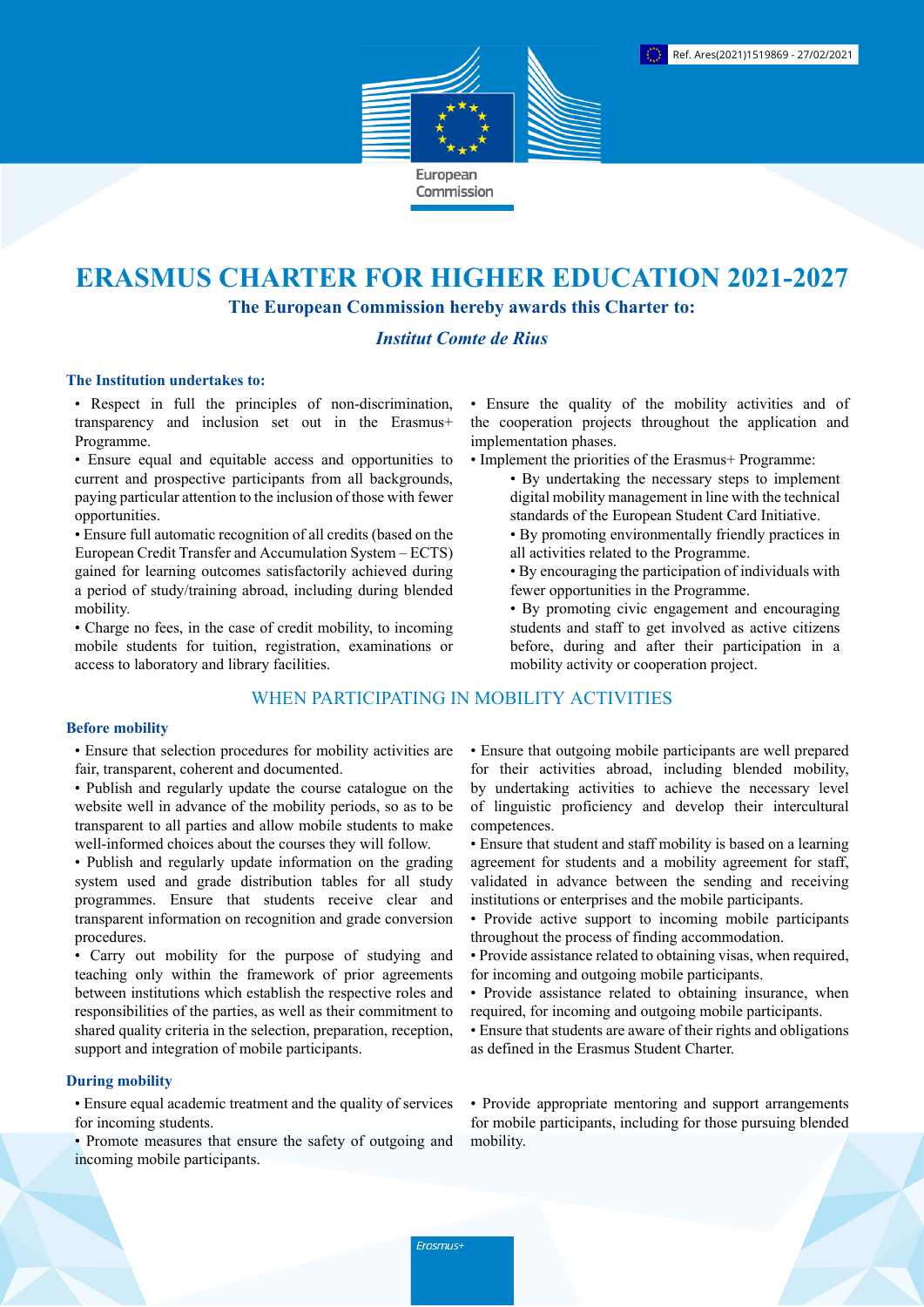• Integrate incoming mobile participants into the wider student community and in the Institution's everyday life. Encourage them to act as ambassadors of the Erasmus+ Programme and share their mobility experience.

#### **After mobility**

• Provide incoming mobile students and their sending institutions with transcripts of records containing a full, accurate and timely record of their achievements at the end of the mobility period.

• Ensure that all ECTS credits gained for learning outcomes satisfactorily achieved during a period of study/training abroad, including during blended mobility, are fully and automatically recognised as agreed in the learning agreement and confirmed by the transcript of records/traineeship certificate; transfer those credits without delay into the student's records, count them towards the student's degree without any additional work or assessment of the student and make them traceable in the student's transcript of records and the Diploma Supplement.

• Provide appropriate language support to incoming mobile participants.

• Ensure the inclusion of satisfactorily completed study and/ or traineeship mobility activities in the final record of student achievements (the Diploma Supplement).

• Encourage and support mobile participants upon return to act as ambassadors of the Erasmus+ Programme, promote the benefits of mobility and actively engage in building alumni communities.

• Ensure that staff is given recognition for their teaching and training activities undertaken during the mobility period, based on a mobility agreement and in line with the institutional strategy.

### WHEN PARTICIPATING IN EUROPEAN AND INTERNATIONAL COOPERATION PROJECTS

• Ensure that cooperation activities contribute towards the fulfilment of the institutional strategy.

• Promote the opportunities offered by the cooperation projects and provide relevant support to staff and students interested in participating in these activities throughout the application and implementation phase.

#### FOR THE PURPOSES OF IMPLEMENTATION AND MONITORING

• Ensure that the long-term institutional strategy and its relevance to the objectives and priorities of the Erasmus+ Programme are described in the Erasmus Policy Statement.

• Ensure that the principles of the Charter are well communicated and are applied by staff at all levels of the Institution.

• Ensure that cooperation activities lead to sustainable outcomes and that their impact benefits all partners.

• Encourage peer-learning activities and exploit the results of the projects in a way that will maximise their impact on individuals, other participating institutions and the wider academic community.

- Make use of the **ECHE Guidelines** and of the [ECHE Self-assessment](https://ec.europa.eu/programmes/erasmus-plus/eche/start_en) to ensure the full implementation of the principles of this Charter.
- Regularly promote activities supported by the Erasmus+ Programme, along with their results.
- Display this Charter and the related Erasmus Policy Statement prominently on the Institution's website and on all other relevant channels.

The Institution acknowledges that the implementation of the Charter will be monitored by the Erasmus+ National Agency and that the violation of any of the above principles and commitments may lead to its withdrawal by the European Commission.

| <b>Stamp</b> | Name and Signature of the Legal Representative                       |                                               |
|--------------|----------------------------------------------------------------------|-----------------------------------------------|
|              | 35102853T<br><b>NARCISO</b>                                          | Firmado digitalmente<br>por 35102853T NARCISO |
|              | ALMENA (R:<br>Fecha: 2021.03.04<br>$09:49:47 + 01'00'$<br>Q9355017F) | ALMENA (R: Q9355017F)                         |
|              |                                                                      |                                               |